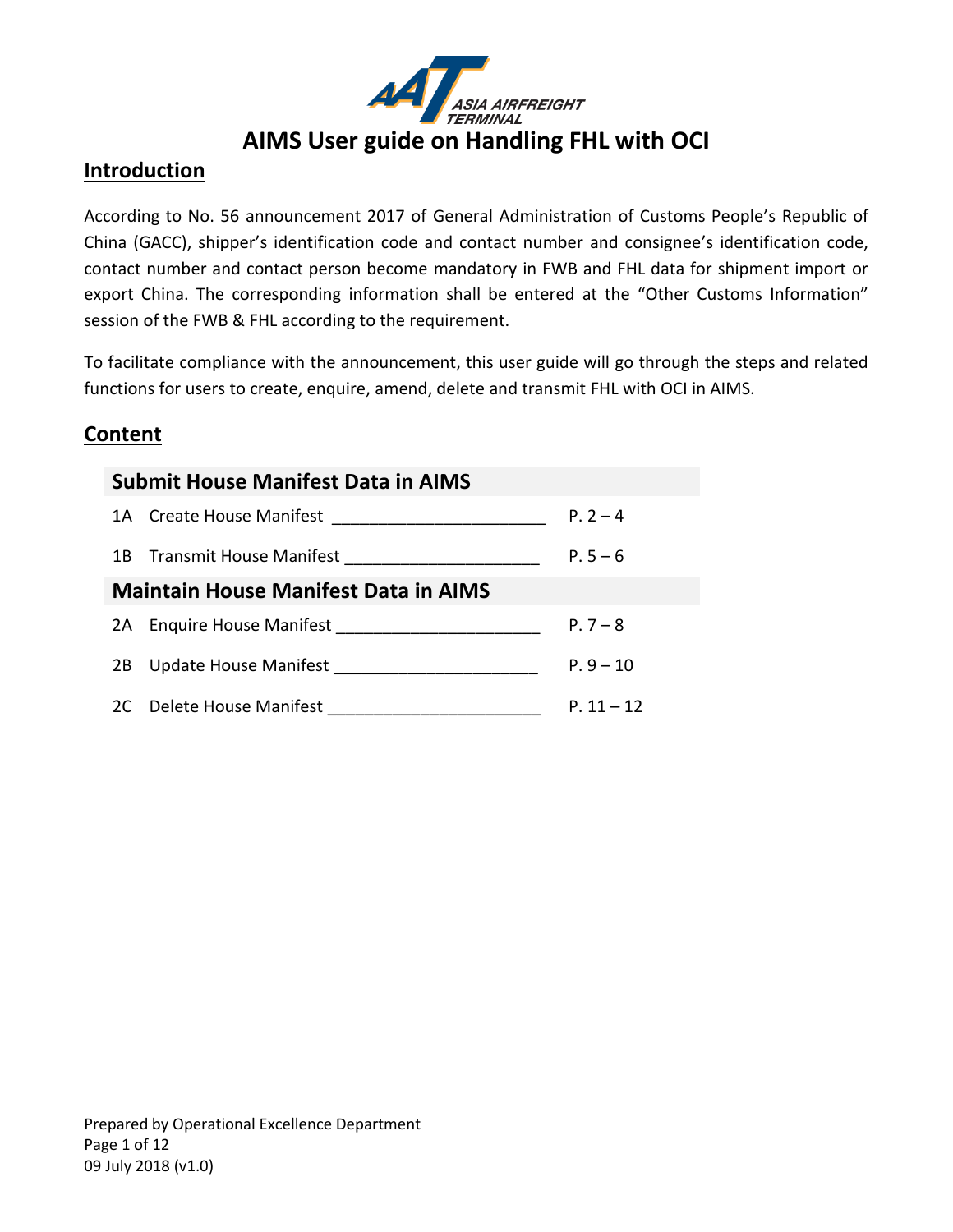

| <b>1A</b> | ັ<br><b>Create House Manifest</b>                                                                                                                                                                                                  |
|-----------|------------------------------------------------------------------------------------------------------------------------------------------------------------------------------------------------------------------------------------|
| 1A.1      | Select "House Manf. → Create House Manifest" in AIMS                                                                                                                                                                               |
|           | 47                                                                                                                                                                                                                                 |
|           | Schd Collection $\bullet$ $\bullet$ Admin $\bullet$<br>$AAS \star$ eAWB $\star$ ITFS $\star$<br>Q<br>House Manf. $\star$ mRCL $\star$                                                                                              |
|           | Misc • mULD • Airlines Hub • Application<br>Truck Info $\star$<br>Create House Manifest                                                                                                                                            |
|           | ALI<br><b>Q</b> Enquire House Manifest<br>Update House Manifest<br>Welcome to<br><b>CARGO MANAGEMENT SYSTEM</b><br>Delete House Manifest<br><b>Transmit House Manifest</b>                                                         |
|           | EXPORT<br><b>IMPORT</b><br>Address Book<br>r                                                                                                                                                                                       |
|           | <b>Schd Collection</b><br>House Manf.<br>mULD Assignment<br>House mani.<br>t Enquiry<br>Shipment Track<br><b><math>\Phi</math></b> Create<br><b><math>\Rightarrow</math></b> Create<br>Create<br><b><math>\oplus</math></b> Create |
| 1A.2      | Select "Export" or "Import" according to the type of shipment.                                                                                                                                                                     |
|           | Fill in AWB No. and then click "Create".                                                                                                                                                                                           |
|           | $\mathcal{A}\mathcal{T}$                                                                                                                                                                                                           |
|           | Schd Collection $\star$ $\bullet$ <b><math>\bullet</math></b> Admin $\star$<br>$\overline{AAS}$ $\rightarrow$ eAWB $\rightarrow$ ITFS $\rightarrow$ House Manf. $\rightarrow$ mRCL $\rightarrow$<br>$Q$ Enquiry $\sim$             |
|           | Misc $\star$ mULD $\star$ Airlines Hub $\star$<br>Truck Info $\blacktriangleright$<br>Applications $\overline{\phantom{a}}$<br>$\mathbb{C}$ Logout                                                                                 |
|           | Create House Manifest                                                                                                                                                                                                              |
|           | <b>AWB No</b><br>(Dummy AWB)<br><b>Shipment Type</b><br>--Select--<br>$(R)$ eset<br>$C(1)$ ose<br>(C)reate<br>-Select--<br>Export<br><i>Import</i>                                                                                 |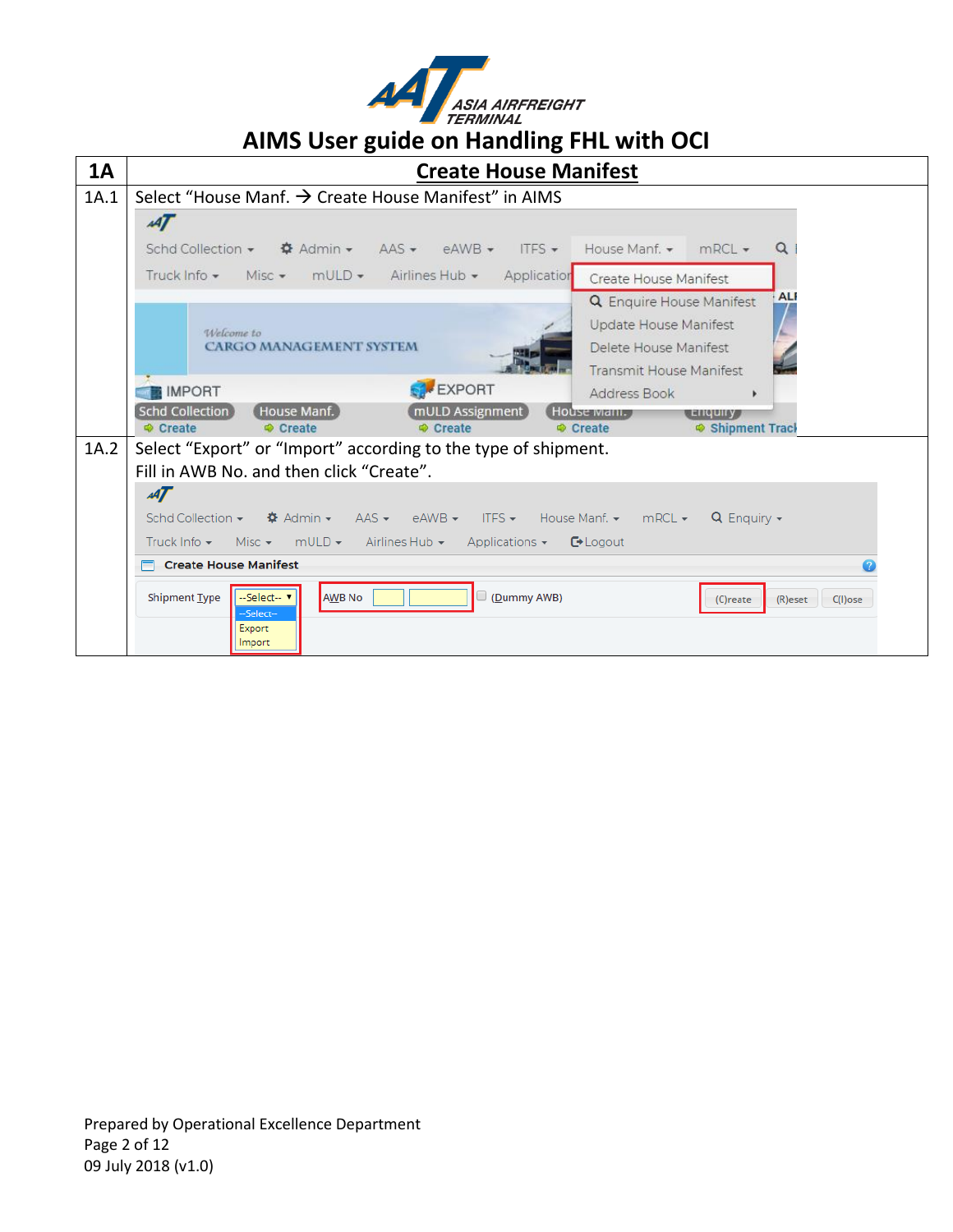

| 1A.3 |                                                          | User will be redirected to this page to edit FHL data.                                                             |  |
|------|----------------------------------------------------------|--------------------------------------------------------------------------------------------------------------------|--|
|      | <b>Create House Manifest</b>                             |                                                                                                                    |  |
|      |                                                          | House Manifest Details                                                                                             |  |
|      | Master Air WayBill                                       | 111-11115624                                                                                                       |  |
|      | House Air WayBill                                        |                                                                                                                    |  |
|      | Commodity                                                |                                                                                                                    |  |
|      | <b>Origin</b>                                            | ý<br>Ď<br><b>Destination</b>                                                                                       |  |
|      | Pieces                                                   | Weight(kg)                                                                                                         |  |
|      | SPL Code                                                 | ľy<br>Éy<br>Ÿ<br>Ű<br>۳<br>٣                                                                                       |  |
|      | <b>SLAC</b>                                              |                                                                                                                    |  |
|      |                                                          | Scroll down the page, "Other Customs Information" session will be shown below "Charges Details".                   |  |
|      |                                                          | Charges Details                                                                                                    |  |
|      | Weight/Valuation                                         | <b>PREPAID ▼</b><br>PREPAID V<br><b>Other Charge</b>                                                               |  |
|      | Charge                                                   | Y                                                                                                                  |  |
|      | Currency<br><b>Declared Value For</b>                    |                                                                                                                    |  |
|      | NCV<br><b>Customs</b>                                    |                                                                                                                    |  |
|      | <b>Declared Value For</b><br>NV <sub>D</sub><br>Carriage |                                                                                                                    |  |
|      | <b>XXX</b><br>Insurance                                  |                                                                                                                    |  |
|      | Remarks                                                  |                                                                                                                    |  |
|      |                                                          |                                                                                                                    |  |
|      |                                                          |                                                                                                                    |  |
|      | <b>Free Text Desc</b>                                    |                                                                                                                    |  |
|      |                                                          |                                                                                                                    |  |
|      |                                                          | Other Customs Information                                                                                          |  |
|      |                                                          | (A)dd                                                                                                              |  |
|      |                                                          | (D)elete                                                                                                           |  |
|      | <b>ISO Country</b><br>Sel                                | <b>Information Identifier</b><br><b>Customs Information Identifier</b><br><b>Supplementary Customs Information</b> |  |
|      | Code<br>G<br>$\Box$                                      |                                                                                                                    |  |
|      |                                                          |                                                                                                                    |  |
|      |                                                          | Tell Other Information                                                                                             |  |
|      | <b>Distinguishing Marks</b>                              | -SELECT-<br>▼                                                                                                      |  |
| 1A.4 |                                                          | To add rows for OCI entries, click "Add"                                                                           |  |
|      |                                                          | Other Customs Information                                                                                          |  |
|      |                                                          |                                                                                                                    |  |
|      |                                                          | (A)dd                                                                                                              |  |
|      |                                                          | (D)elete                                                                                                           |  |
|      | <b>ISO Country</b><br>Sel<br>Code                        | <b>Information Identifier</b><br><b>Customs Information Identifier</b><br><b>Supplementary Customs Information</b> |  |
|      | r<br>0                                                   |                                                                                                                    |  |
|      |                                                          | <b>ill</b> Other Information                                                                                       |  |
|      |                                                          |                                                                                                                    |  |
|      |                                                          |                                                                                                                    |  |
|      |                                                          |                                                                                                                    |  |
|      |                                                          |                                                                                                                    |  |
|      |                                                          |                                                                                                                    |  |

Prepared by Operational Excellence Department Page 3 of 12 09 July 2018 (v1.0)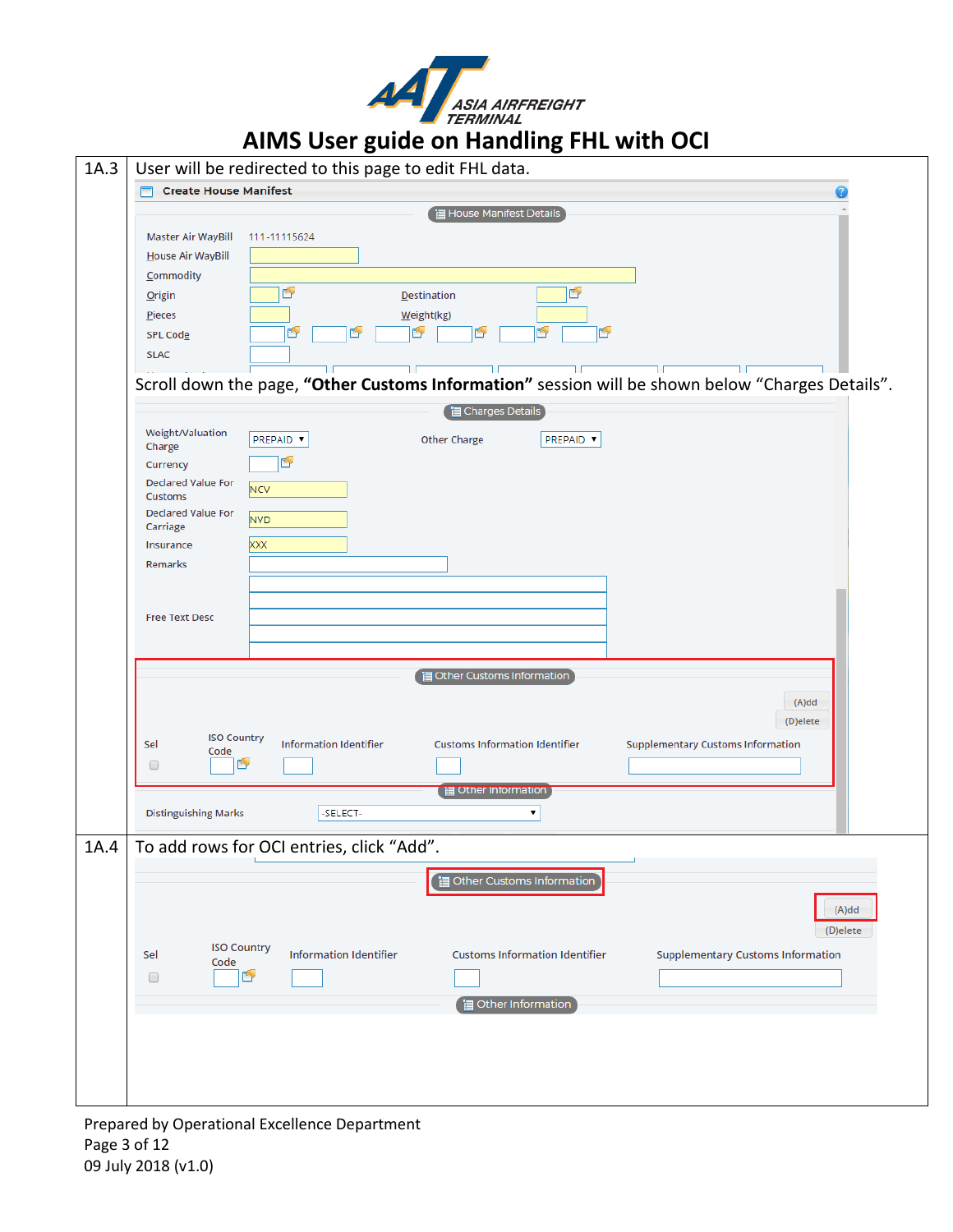

| 1A.5 |                             |                               |                                    | To delete rows of OCI entries, check the checkbox then click "Delete".     |                                          |
|------|-----------------------------|-------------------------------|------------------------------------|----------------------------------------------------------------------------|------------------------------------------|
|      |                             |                               |                                    | Other Customs Information                                                  |                                          |
|      |                             |                               |                                    |                                                                            | (A)dd<br>(D)elete                        |
|      | Sel                         | <b>ISO Country</b><br>Code    | <b>Information Identifier</b>      | <b>Customs Information Identifier</b>                                      | <b>Supplementary Customs Information</b> |
|      | O                           | Ý<br>HК                       | SHP                                | lΤ                                                                         | TRADE REGISTER NUMBER21321231            |
|      |                             | Ý<br>CN.                      | <b>CNE</b>                         | lΤ                                                                         | USCI123456789123456789                   |
|      | ✔                           | ý<br>CN<br>Ý<br>CN.           | <b>CNE</b><br><b>CNE</b>           | CP<br>CT                                                                   | XIAO MING<br>860212345678                |
|      |                             | Click "OK" to confirm delete. |                                    |                                                                            |                                          |
|      |                             | <b>Request Confirmation</b>   |                                    | ×                                                                          |                                          |
|      | $^\circ$                    |                               | Are you sure, you want to Delete ? |                                                                            |                                          |
|      |                             |                               | Cancel<br>0k                       |                                                                            |                                          |
| 1A.6 |                             |                               |                                    | Click "Save" after adding all necessary FHL information to create the FHL. |                                          |
|      |                             |                               |                                    | Other Customs Information                                                  |                                          |
|      |                             |                               |                                    |                                                                            | $(A)$ dd                                 |
|      |                             |                               |                                    |                                                                            | (D)elete                                 |
|      | Sel                         | <b>ISO Country</b><br>Code    | <b>Information Identifier</b>      | <b>Customs Information Identifier</b>                                      | <b>Supplementary Customs Information</b> |
|      | □                           | 睯<br>HК                       | <b>SHP</b>                         | ΙT                                                                         | TRADE REGISTER NUMBER21321231            |
|      | □                           | ŕ<br><b>CN</b>                | <b>CNE</b>                         |                                                                            | USCI123456789123456789                   |
|      |                             |                               |                                    | <b>i</b> Other Information                                                 |                                          |
|      | <b>Distinguishing Marks</b> |                               | -SELECT-                           | 7                                                                          |                                          |
|      |                             |                               | (S)ave                             | (R)eset<br>$C(I)$ ose                                                      |                                          |
|      |                             |                               |                                    |                                                                            |                                          |

Prepared by Operational Excellence Department Page 4 of 12 09 July 2018 (v1.0)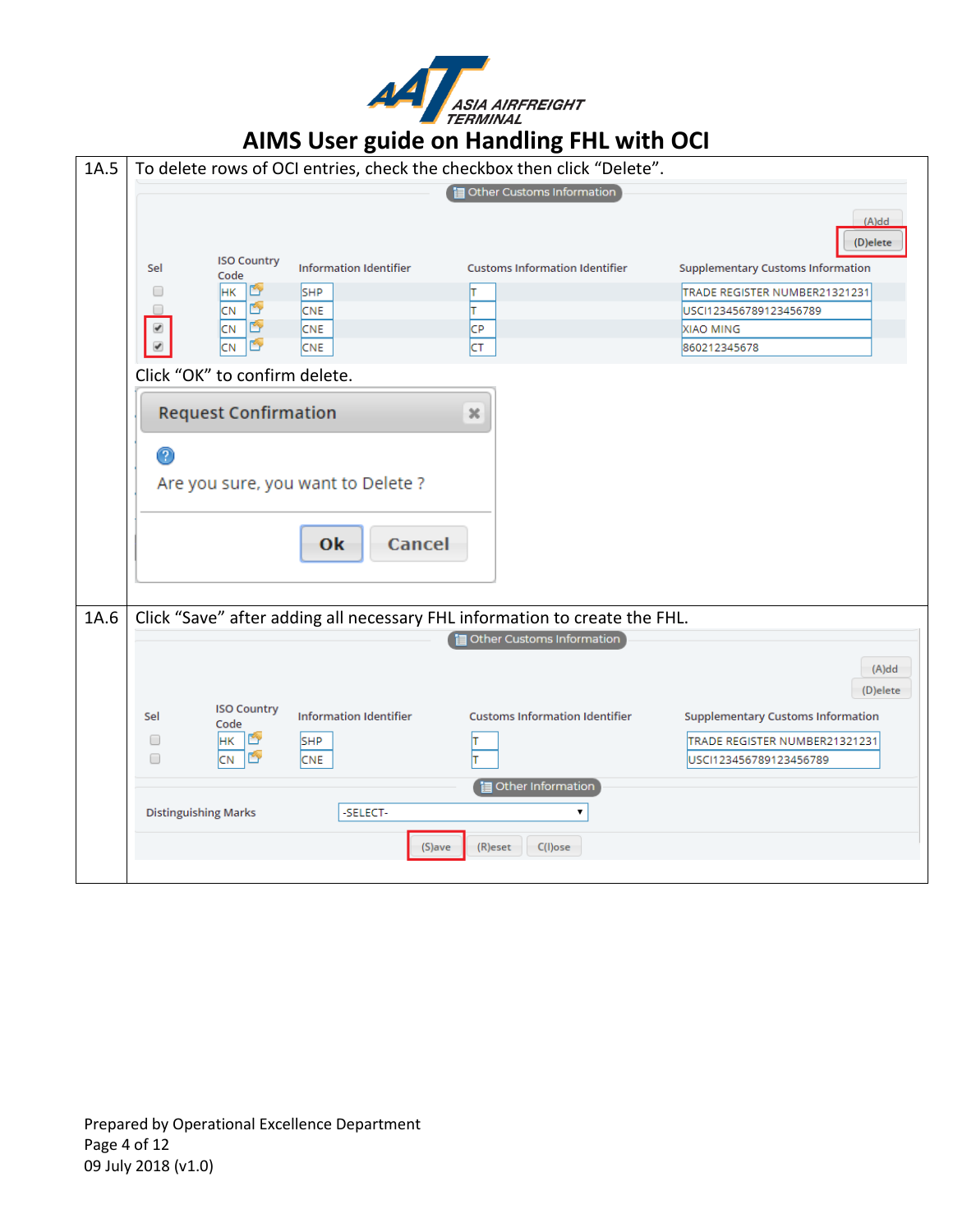

| 1B   | $\frac{1}{2}$                                                                                                                                                                                                                                                                                           |   | <b>Transmit House Manifest</b>  |                           |                                        |                        |
|------|---------------------------------------------------------------------------------------------------------------------------------------------------------------------------------------------------------------------------------------------------------------------------------------------------------|---|---------------------------------|---------------------------|----------------------------------------|------------------------|
| 1B.1 | Select "House Manf. → Transmit House Manifest" in AIMS                                                                                                                                                                                                                                                  |   |                                 |                           |                                        |                        |
|      | A                                                                                                                                                                                                                                                                                                       |   |                                 |                           |                                        |                        |
|      | Schd Collection $\star$ $\qquad$ $\clubsuit$ Admin $\star$ AAS $\star$ eAWB $\star$                                                                                                                                                                                                                     |   |                                 | ITFS                      | House Manf. $\star$ mRCL $\star$       |                        |
|      | Truck Info + Misc + mULD + Airlines Hub + Application                                                                                                                                                                                                                                                   |   |                                 |                           | Create House Manifest                  |                        |
|      |                                                                                                                                                                                                                                                                                                         |   |                                 |                           | <b>Q</b> Enquire House Manifest        |                        |
|      | Welcome to                                                                                                                                                                                                                                                                                              |   |                                 |                           | Update House Manifest                  |                        |
|      | <b>CARGO MANAGEMENT SYSTEM</b>                                                                                                                                                                                                                                                                          |   |                                 |                           | Delete House Manifest                  |                        |
|      |                                                                                                                                                                                                                                                                                                         |   |                                 |                           | <b>Transmit House Manifest</b>         |                        |
|      | <b>IMPORT</b>                                                                                                                                                                                                                                                                                           |   | <b>EXPORT</b>                   |                           | Address Book                           |                        |
|      |                                                                                                                                                                                                                                                                                                         |   |                                 |                           |                                        |                        |
| 1B.2 | Choose House Manifest file (in CUSEXP format) which user would like to upload, and then click<br>"Upload".                                                                                                                                                                                              |   |                                 |                           |                                        |                        |
|      | <b>Transmit House Manifest</b>                                                                                                                                                                                                                                                                          |   |                                 |                           |                                        |                        |
|      |                                                                                                                                                                                                                                                                                                         |   | Transmit House Manifest Details |                           |                                        |                        |
|      | <b>File Name of House</b><br>Choose File No file chosen<br>Manifest                                                                                                                                                                                                                                     |   |                                 |                           |                                        | (U)pload<br>$C(I)$ ose |
|      | Note:<br>Please submit the House Manifest data in UNI-EDIFACT Format. The specification can be downloaded here.<br>In order for the information to be processed successfully, the filename must be 12 characters, consisting of 8 alphanumeric characters, a period('.') and a 3 alphanumeric character |   |                                 |                           |                                        |                        |
|      | extension.                                                                                                                                                                                                                                                                                              |   |                                 |                           |                                        |                        |
| 1B.3 | If the upload was successful, user will see a "Status Notification" pop-up stating "Operation completed                                                                                                                                                                                                 |   |                                 |                           |                                        |                        |
|      | successfully" with no. of house manifest received.                                                                                                                                                                                                                                                      |   |                                 |                           |                                        |                        |
|      | If the upload was unsuccessful, user will see an "Error Notification" pop-up stating what error occur in<br>the file.                                                                                                                                                                                   |   |                                 |                           |                                        |                        |
|      |                                                                                                                                                                                                                                                                                                         |   |                                 |                           |                                        |                        |
|      | Status Notification                                                                                                                                                                                                                                                                                     | × |                                 |                           |                                        |                        |
|      |                                                                                                                                                                                                                                                                                                         |   |                                 | <b>Error Notification</b> |                                        | ×                      |
|      | ⊕                                                                                                                                                                                                                                                                                                       |   | $\mathbf 0$                     |                           |                                        |                        |
|      | Operation completed successfully.                                                                                                                                                                                                                                                                       |   |                                 |                           | Suppl. Customs Info cannot be empty at |                        |
|      | Processed Hawb List: 1                                                                                                                                                                                                                                                                                  |   |                                 | Hawb = CUSEXPTEST00003    |                                        |                        |
|      | Rejected Hawb List: 0                                                                                                                                                                                                                                                                                   |   |                                 |                           |                                        |                        |
|      | 0k                                                                                                                                                                                                                                                                                                      |   |                                 |                           |                                        | Ok                     |

Prepared by Operational Excellence Department Page 5 of 12 09 July 2018 (v1.0)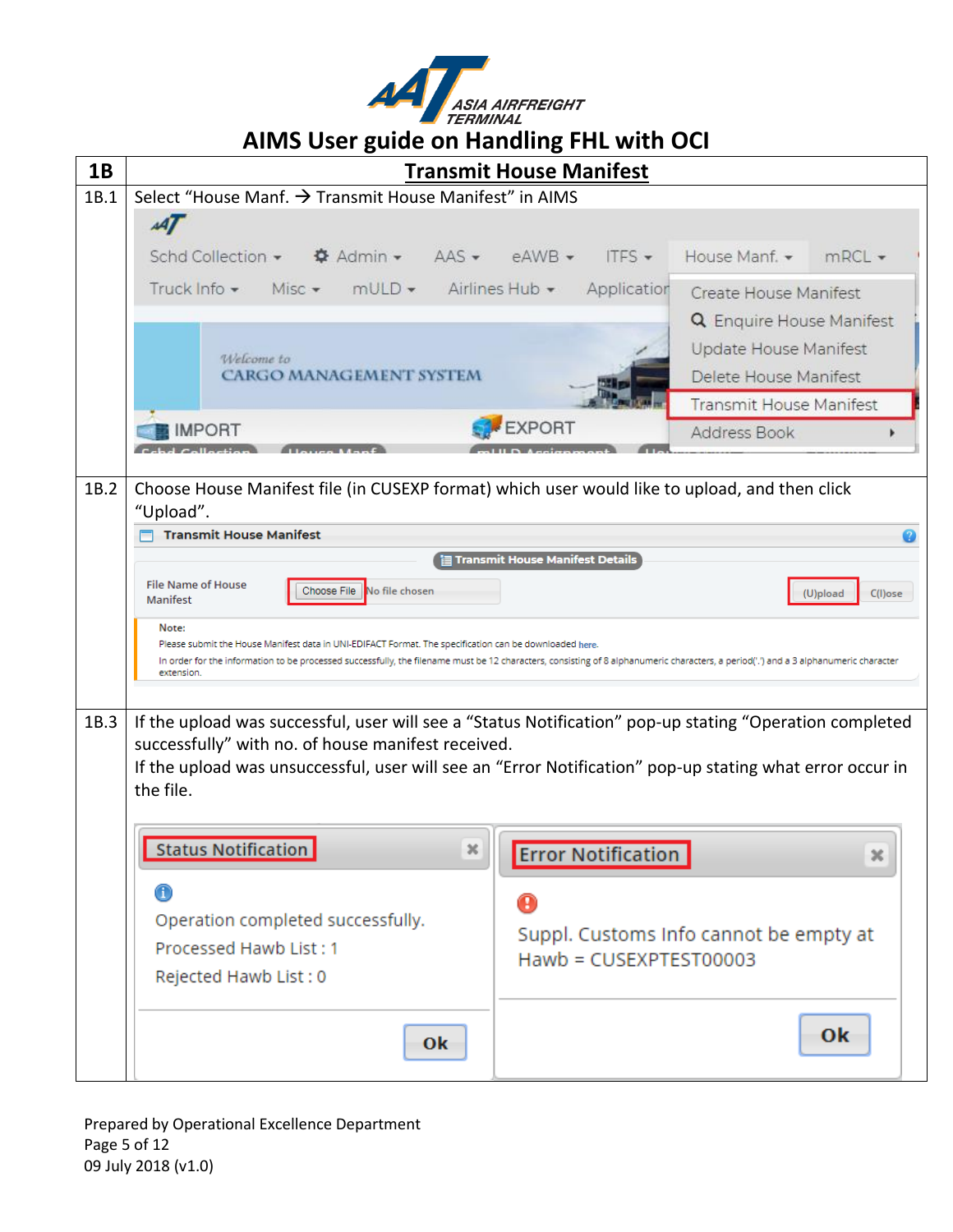

| 1B.4 |                   |                                                                                                        |        |                    |        | Recent CUSEXP format has been updated to provide consignee and shipping identification related                                                                                                                               |
|------|-------------------|--------------------------------------------------------------------------------------------------------|--------|--------------------|--------|------------------------------------------------------------------------------------------------------------------------------------------------------------------------------------------------------------------------------|
|      |                   |                                                                                                        |        |                    |        | information in FHL. Free text (FXT) part has included new "CUS" session for input of "Other Customs                                                                                                                          |
|      |                   |                                                                                                        |        |                    |        | Information" to fulfill 2017 GACC Announcement No.56's requirement.                                                                                                                                                          |
|      |                   |                                                                                                        |        |                    |        |                                                                                                                                                                                                                              |
|      |                   |                                                                                                        |        |                    |        | Below is a snapshot of the newly updated part of "CUSEXP Message Implementation Guide" Chapter                                                                                                                               |
|      | 7.42:             |                                                                                                        |        |                    |        |                                                                                                                                                                                                                              |
|      |                   | <b>CUSEXP</b> Message Implementation Guide                                                             |        |                    |        | Version 4.3                                                                                                                                                                                                                  |
|      | 7.42              |                                                                                                        |        |                    |        |                                                                                                                                                                                                                              |
|      | <b>FTX</b>        | <b>FREE TEXT</b><br><b>Contract Contract</b>                                                           |        |                    |        |                                                                                                                                                                                                                              |
|      |                   | <b>Segment Group: 15</b>                                                                               |        |                    |        |                                                                                                                                                                                                                              |
|      |                   | Function: To provide free form or coded text information.                                              |        |                    |        |                                                                                                                                                                                                                              |
|      | Element           | <b>Element Name</b>                                                                                    |        | <b>M/C</b> Format  | Req.   | Meaning                                                                                                                                                                                                                      |
|      | 4451              | <b>TEXT SUBJECT QUALIFIER</b>                                                                          | М      | an. $3$            |        | Y "AAA" = Goods Description<br>"HAR" = Harmonized commodity Code<br>"CUS" = Other Customs Information                                                                                                                        |
|      | 4453              | <b>TEXT FUNCTION, CODED</b>                                                                            |        | $C$ an. $3$        |        | Y "1" - Text for subsequent use                                                                                                                                                                                              |
|      | C107              | <b>TEXT REFERENCE</b>                                                                                  | с      |                    |        |                                                                                                                                                                                                                              |
|      | 4441<br>1131      | Free text, coded<br>Code list qualifier                                                                | M<br>C | an. $3$<br>an. $3$ | N<br>N |                                                                                                                                                                                                                              |
|      | 3055              | Code list responsible agency, coded                                                                    | C.     | an. $3$            | N      |                                                                                                                                                                                                                              |
|      | C108              | <b>TEXT LITERAL</b>                                                                                    | с      |                    |        |                                                                                                                                                                                                                              |
|      | 4440              | <b>Free Text</b>                                                                                       | М      | an 70              | Y      | Free Text Description of Goods (AAA)<br>Maximum length is 65 characters.<br>Harmonized Commodity Code (HAR)<br>Length from 6 to 18 characters<br>Supplementary Customs, Security and Regulatory Control<br>Information (CUS) |
|      | 4440              | <b>Free Text</b>                                                                                       |        | an 70              | N.     | Maximum length is 35 characters.<br>ISO Country Code (CUS)                                                                                                                                                                   |
|      | 4440              | <b>Free Text</b>                                                                                       | с      | an., 70            | N.     | Length with 2 characters<br>Information Identifier (CUS)                                                                                                                                                                     |
|      | 4440              | <b>Free Text</b>                                                                                       | с      | an 70              | N      | Length with 3 characters<br>Customs, Security and Regulatory Control Information<br>Identifier (CUS)<br>Maximum length is 2 characters                                                                                       |
|      | 4440              | <b>Free Text</b>                                                                                       |        | an 70              | N      |                                                                                                                                                                                                                              |
|      | 3453              | LANGUAGE, CODED                                                                                        | С      | an 3               | N      |                                                                                                                                                                                                                              |
|      | Example 1:        | FTX+AAA+1++BOOKS'                                                                                      |        |                    |        |                                                                                                                                                                                                                              |
|      | <b>Example 2:</b> | FTX+CUS+1++TESTINGOCIINFO1:SG:SHP:ST'                                                                  |        |                    |        |                                                                                                                                                                                                                              |
|      |                   |                                                                                                        |        |                    |        |                                                                                                                                                                                                                              |
| 1B.5 | indicated.        |                                                                                                        |        |                    |        | For detailed CUSEXP specification document, user may download the pdf in "Transmit House Manifest" page as                                                                                                                   |
|      |                   | <b>Transmit House Manifest</b>                                                                         |        |                    |        | Q                                                                                                                                                                                                                            |
|      |                   |                                                                                                        |        |                    |        | <b>Transmit House Manifest Details</b>                                                                                                                                                                                       |
|      |                   |                                                                                                        |        |                    |        |                                                                                                                                                                                                                              |
|      | Manifest          | <b>File Name of House</b><br>Choose File   No file chosen                                              |        |                    |        | (U)pload<br>$C(I)$ ose                                                                                                                                                                                                       |
|      | Note:             |                                                                                                        |        |                    |        |                                                                                                                                                                                                                              |
|      |                   | Please submit the House Manifest data in UNI-EDIFACT Format. The specification can be downloaded here. |        |                    |        |                                                                                                                                                                                                                              |
|      | extension.        |                                                                                                        |        |                    |        | In order for the information to be processed successfully, the filename must be 12 characters, consisting of 8 alphanumeric characters, a period('.') and a 3 alphanumeric character                                         |
|      |                   |                                                                                                        |        |                    |        |                                                                                                                                                                                                                              |

Prepared by Operational Excellence Department Page 6 of 12 09 July 2018 (v1.0)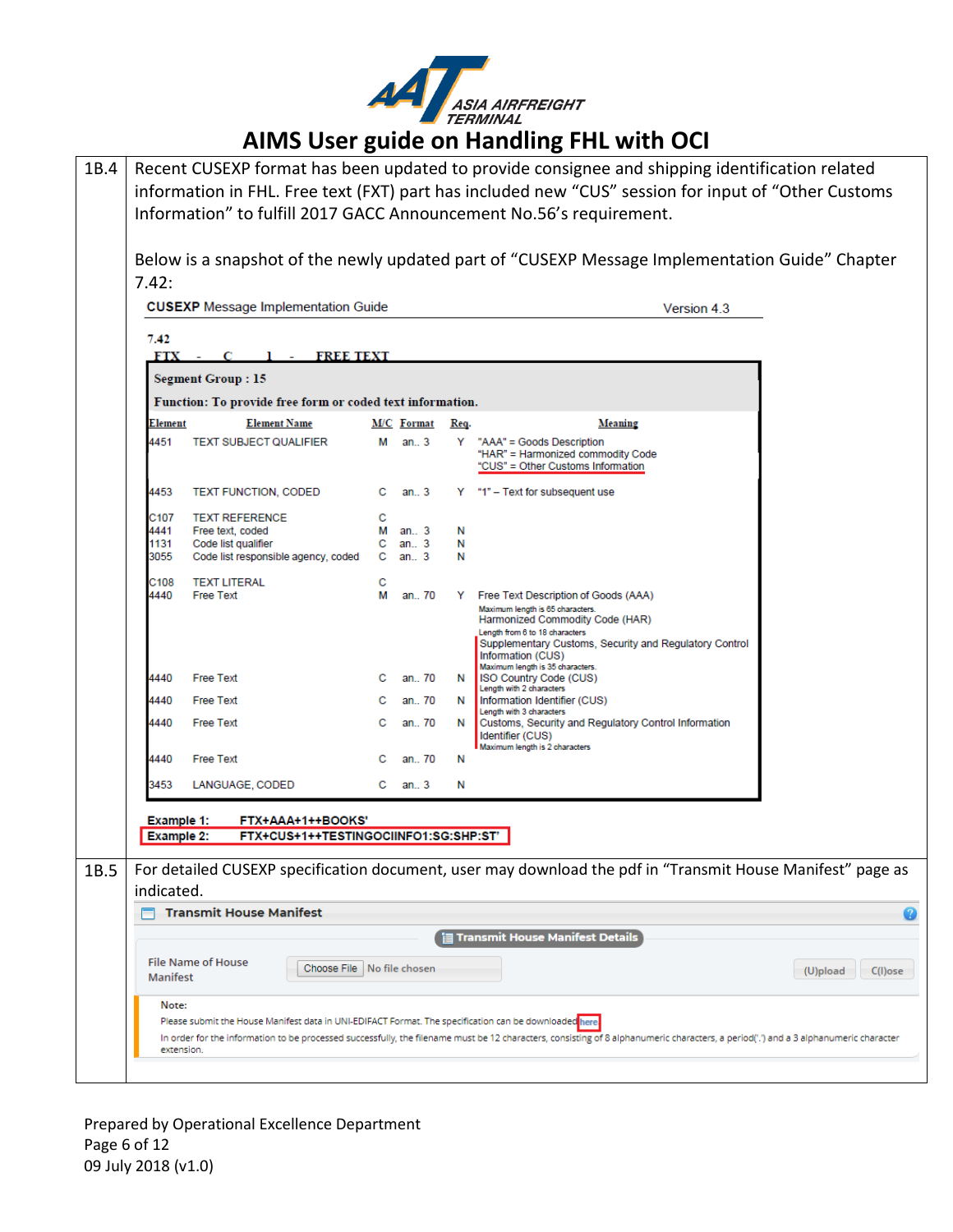

| 2A   | <b>Enquire House Manifest</b>                                                                                                                                      |
|------|--------------------------------------------------------------------------------------------------------------------------------------------------------------------|
| 2A.1 | Select "House Manf. → Enquire House Manifest" in AIMS                                                                                                              |
|      | $\boldsymbol{A}$                                                                                                                                                   |
|      | Schd Collection ▼ $\bullet$ Admin ▼ AAS ▼ eAWB ▼<br>House Manf. •<br>ITES $\star$<br>mRCL                                                                          |
|      | $mULD -$<br>Airlines Hub - Application<br>Truck Info -<br>Misc $\star$<br>Create House Manifest                                                                    |
|      | <b>Q</b> Enquire House Manifest                                                                                                                                    |
|      | Update House Manifest<br>Welcome to                                                                                                                                |
|      | <b>CARGO MANAGEMENT SYSTEM</b><br>Delete House Manifest                                                                                                            |
|      | <b>Transmit House Manifest</b>                                                                                                                                     |
|      | <b>EXPORT</b><br><b>IMPORT</b><br>Address Book<br>d Collection                                                                                                     |
|      |                                                                                                                                                                    |
| 2A.2 | Fill in MAWB of FHL which user would like to enquire, and then click "Query".                                                                                      |
|      | <b>Enquire House Manifest</b>                                                                                                                                      |
|      | All v<br><b>AWB No</b><br>(Dummy AWB)<br><b>FHL amendment Status</b><br>(R)eset<br>$C(1)$ ose<br>(Q)uery                                                           |
|      |                                                                                                                                                                    |
|      | The screen will show all FHL under the MAWB. Click the hyperlink of the FHL no. to enquire its details.<br><b>Enquire House Manifest</b>                           |
|      | All v                                                                                                                                                              |
|      | $\Box$ (Dummy AWB)<br>11115624<br><b>FHL amendment Status</b><br><b>AWB No</b><br>111<br>(Q)uery<br>(R)eset<br>C(I)ose                                             |
|      | Cargo<br><b>FHL</b><br>Submission<br><b>Enguiry</b><br>Costraint<br>Wt<br>SNo AWB No<br>Commodity Orig Dest Pcs<br>Agent/AAT Amendment<br><b>HAWB No</b><br>Source |
|      | Code<br>Date/Time<br><b>FHL Log</b><br>Notification<br><b>User ID</b>                                                                                              |
|      |                                                                                                                                                                    |
|      | <b>29IUN18</b><br>$111 -$<br>STAGINGAIMS00001 ASDF<br>N.<br>N<br>HKG ORD 1<br>10.0<br><b>AIMS</b><br>CARGO<br>11115624<br>15:18:28                                 |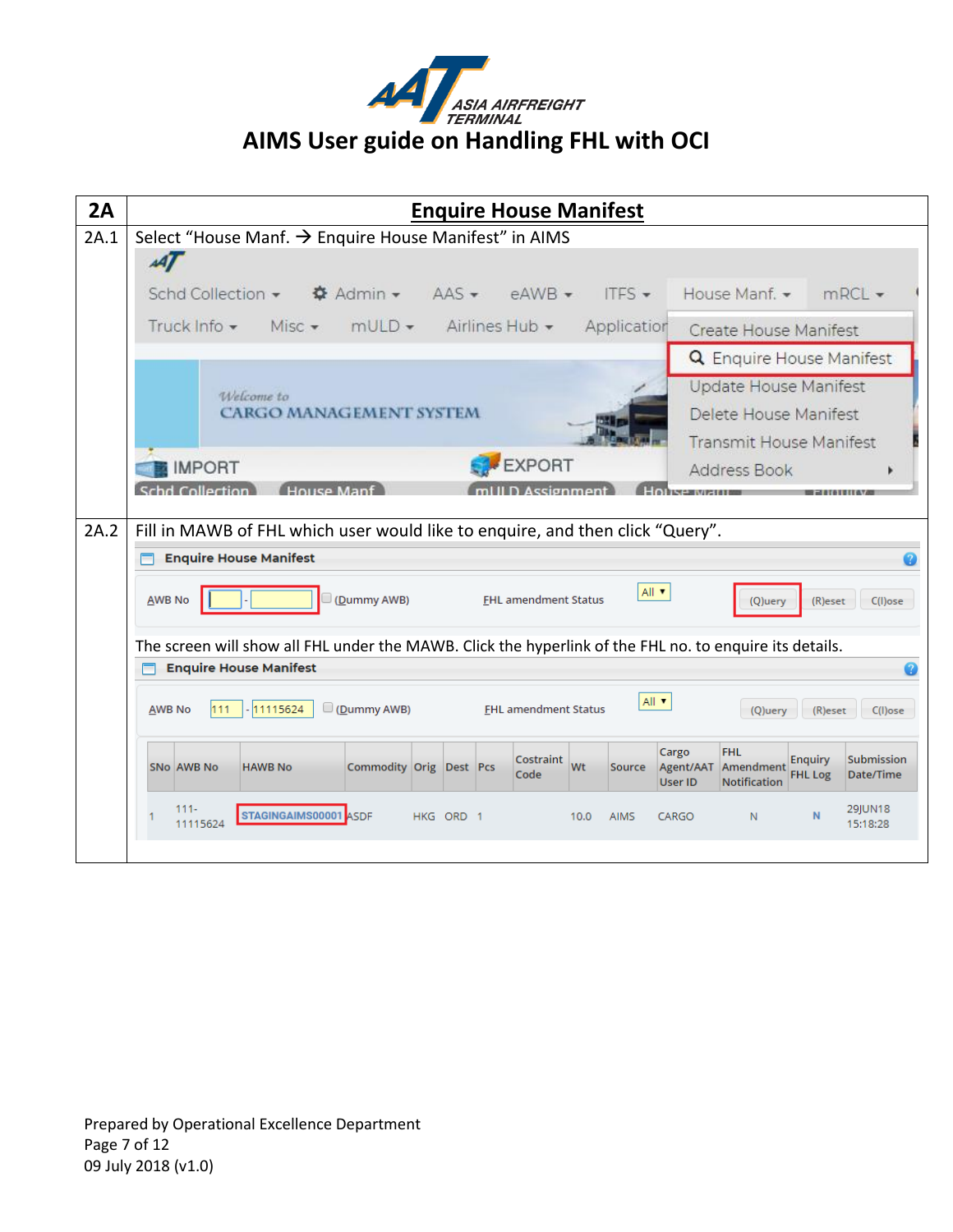

# **AVAL ASIA AIRFREIGHT**<br>AIMS User guide on Handling FHL with OCI

|                                     | <b>Enquire House Manifest</b> |                               |        |                                                                                                                                                            |                                             |
|-------------------------------------|-------------------------------|-------------------------------|--------|------------------------------------------------------------------------------------------------------------------------------------------------------------|---------------------------------------------|
| AWB No                              | $-11115624$<br>111.           | $\Box$                        |        |                                                                                                                                                            | (S)earch                                    |
|                                     |                               |                               |        | <b>House Manifest Details</b>                                                                                                                              |                                             |
| Master Air WayBill                  |                               | 111 11115624                  |        |                                                                                                                                                            |                                             |
| <b>House Air WayBill</b>            |                               | STAGINGTEST00001              |        |                                                                                                                                                            |                                             |
| Commodity                           | <b>ASDF</b>                   |                               |        |                                                                                                                                                            |                                             |
| Orig                                | <b>HKG</b>                    |                               | Dest   | <b>ORD</b>                                                                                                                                                 |                                             |
| Pcs                                 | -1                            |                               | Wt(kg) | 10.0                                                                                                                                                       |                                             |
| <b>SPL Code</b>                     |                               |                               |        |                                                                                                                                                            |                                             |
| <b>SLAC</b>                         |                               |                               |        |                                                                                                                                                            |                                             |
| Harmonised<br><b>Commodity Code</b> |                               |                               |        |                                                                                                                                                            |                                             |
|                                     |                               |                               |        | El Shinner Information<br>Scroll down and "Other Customs Information" will be shown at the end of the page for double checks.<br>Other Customs Information |                                             |
| Sel                                 | <b>ISO Country</b><br>Code    | <b>Information Identifier</b> |        | <b>Customs Information Identifier</b>                                                                                                                      | <b>Supplementary Customs</b><br>Information |
|                                     |                               | <b>SHP</b>                    |        | т                                                                                                                                                          | <b>TRADE REGISTER</b><br>NUMBER21321231     |
| 1                                   | <b>HK</b>                     |                               |        |                                                                                                                                                            | USCI123456789123456789                      |
| 2                                   | <b>CN</b>                     | <b>CNE</b>                    |        | т                                                                                                                                                          |                                             |
|                                     |                               |                               |        | <b>i</b> Other Information                                                                                                                                 |                                             |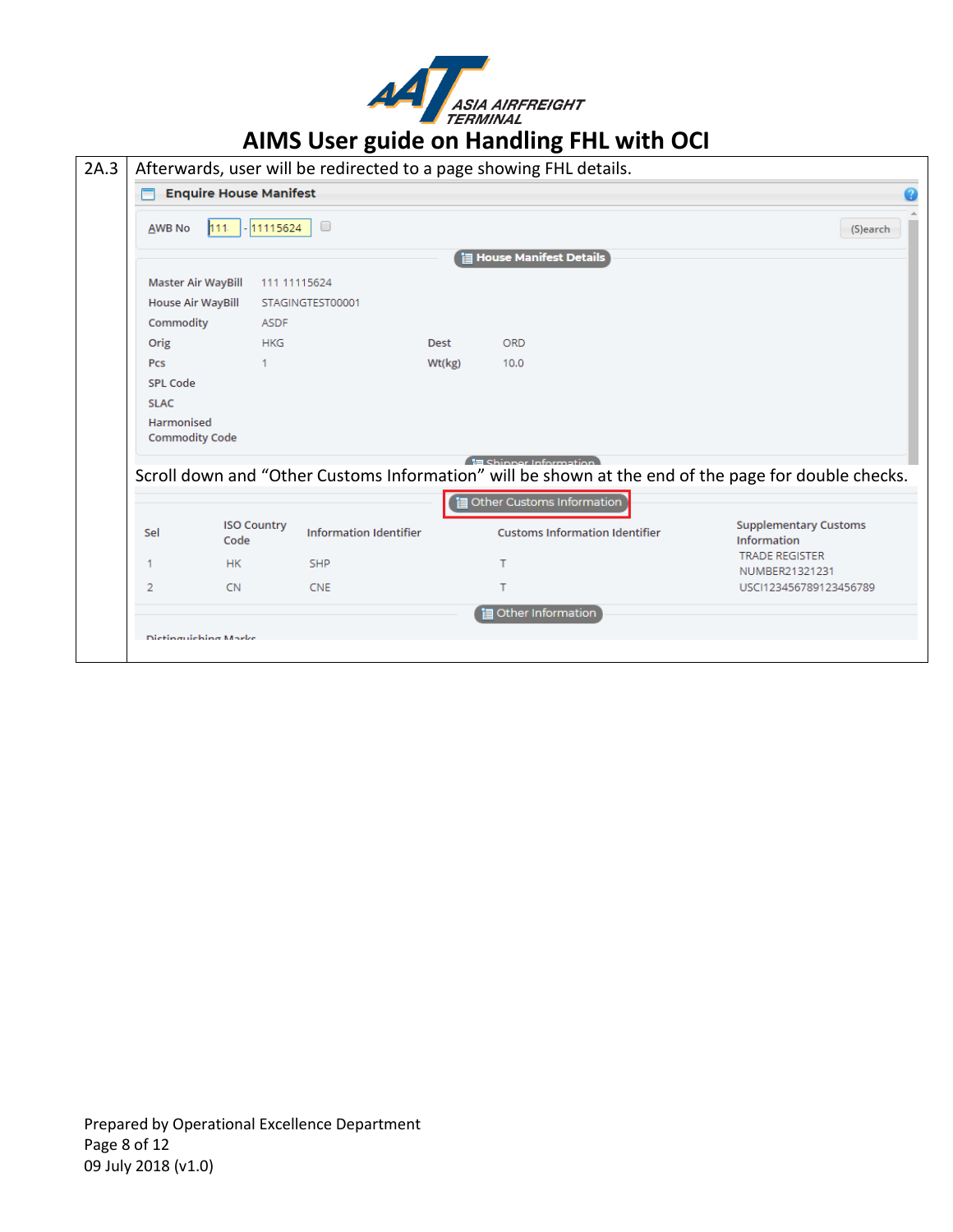

| 2B   | <b>Update House Manifest</b>                                                                                   |
|------|----------------------------------------------------------------------------------------------------------------|
| 2B.1 | Select "House Manf. → Update House Manifest" in AIMS                                                           |
|      | $\mathcal{A}$                                                                                                  |
|      | Schd Collection •<br><b><math>\bullet</math></b> Admin ► AAS ► eAWB ►<br>ITES $\star$<br>House Manf. •<br>mRCL |
|      | Misc • mULD • Airlines Hub •<br>Truck Info $\star$<br>Application<br>Create House Manifest                     |
|      | <b>Q</b> Enquire House Manifest                                                                                |
|      | Update House Manifest<br>Welcome to                                                                            |
|      | <b>CARGO MANAGEMENT SYSTEM</b><br>Delete House Manifest                                                        |
|      | <b>Transmit House Manifest</b>                                                                                 |
|      | EXPORT<br><b>IMPORT</b><br>Address Book                                                                        |
|      | Schd Collection<br>House Manf.<br>mULD Assignment<br>House wiann.<br><b>LIQUII</b>                             |
| 2B.2 | Fill in MAWB of FHL which user would like to update, and then click "Query".                                   |
|      | <b>Update House Manifest</b>                                                                                   |
|      | (Dummy AWB)<br><b>AWB No</b><br>(R)eset<br>(Q)uery<br>$C(1)$ ose                                               |
|      | The screen will show all FHL under the MAWB. Click the hyperlink of the FHL no. to update its details.         |
|      | <b>Update House Manifest</b>                                                                                   |
|      | AWB No 618<br>0<br>11115624<br>No of HAWBs 1<br>(Q)uery<br>C(l)ose                                             |
|      | <b>目 HAWB Detail</b>                                                                                           |
|      | SNo. HAWB No.<br>Cont<br>Pc/Wt<br>Org<br><b>Dest</b>                                                           |
|      | STAGINGAIMS00001<br><b>ASDF</b><br><b>HKG</b><br><b>ORD</b><br>1/10.0                                          |
|      |                                                                                                                |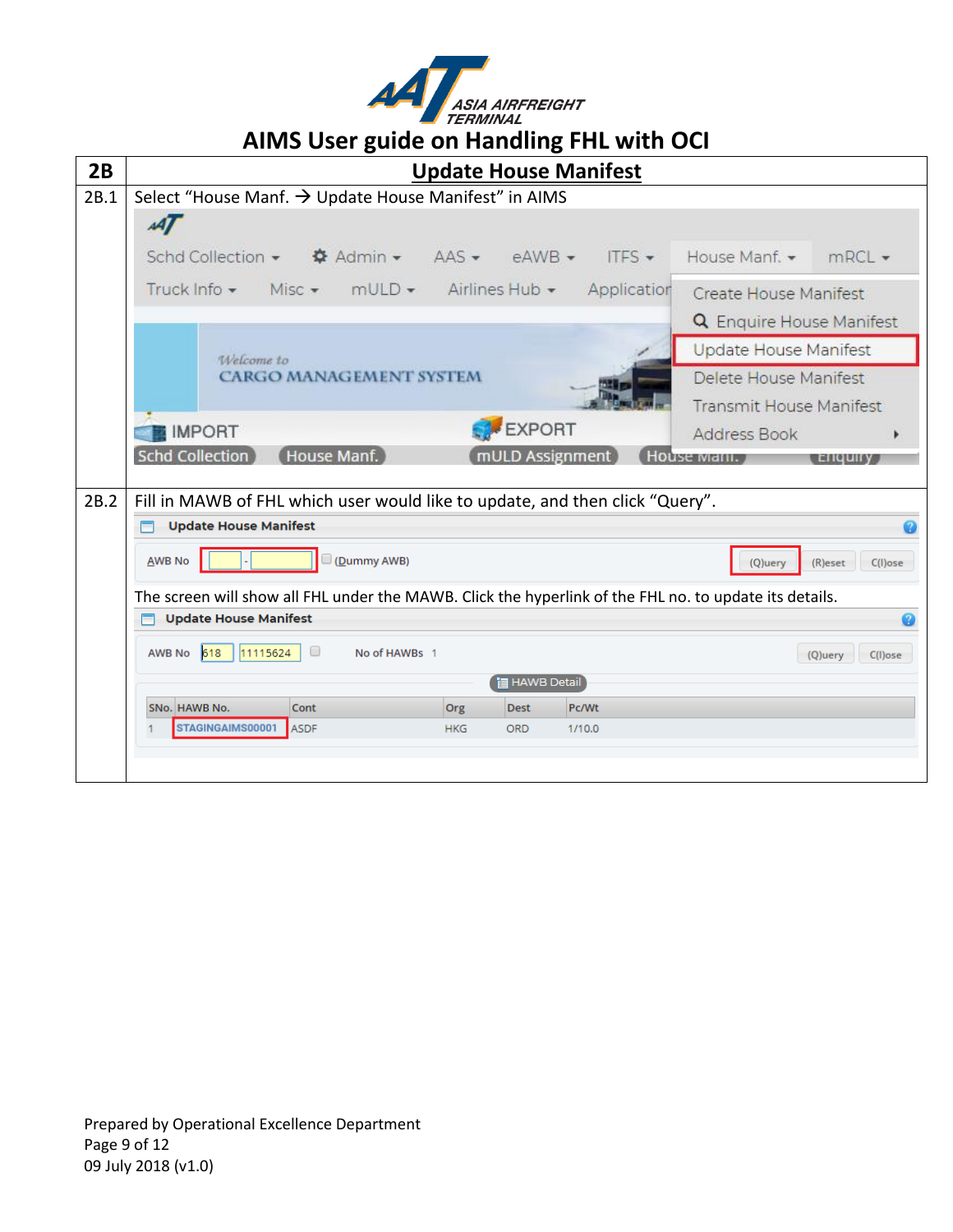

|                                   | Afterwards, user will be redirected to a page to edit FHL details.                                                 |                      |
|-----------------------------------|--------------------------------------------------------------------------------------------------------------------|----------------------|
| <b>Update House Manifest</b><br>m |                                                                                                                    |                      |
|                                   | House Manifest Details                                                                                             |                      |
| Master Air WayBill                | 618-11115624                                                                                                       |                      |
| House Air WayBill                 | STAGINGAIMS00001                                                                                                   |                      |
| Commodity                         | <b>ASDF</b>                                                                                                        |                      |
| <b>Origin</b>                     | ORD D<br>HKG <sup>T</sup><br><b>Destination</b>                                                                    |                      |
| Pieces                            | 10<br>Weight(kg)                                                                                                   |                      |
| <b>SPL Code</b>                   | þ<br>þ<br>ú<br>ŕ<br>المهيا<br>ŕ                                                                                    |                      |
| <b>SLAC</b>                       |                                                                                                                    |                      |
| Harmonised                        |                                                                                                                    |                      |
| <b>Commodity Code</b>             |                                                                                                                    |                      |
|                                   | 信 Shipper Details                                                                                                  |                      |
|                                   | OCI session will be shown at the bottom of the page. Click "Update" to save changes made on the FHL.               |                      |
|                                   |                                                                                                                    |                      |
| Remarks                           |                                                                                                                    |                      |
|                                   |                                                                                                                    |                      |
| <b>Free Text Desc</b>             |                                                                                                                    |                      |
|                                   |                                                                                                                    |                      |
|                                   |                                                                                                                    |                      |
|                                   |                                                                                                                    |                      |
|                                   |                                                                                                                    |                      |
|                                   | Other Customs Information                                                                                          |                      |
|                                   |                                                                                                                    |                      |
|                                   |                                                                                                                    | $(A)$ dd<br>(D)elete |
| <b>ISO Country</b><br>Sel         | <b>Information Identifier</b><br><b>Customs Information Identifier</b><br><b>Supplementary Customs Information</b> |                      |
| Code                              |                                                                                                                    |                      |
| HK <b>I</b><br>□<br>□             | <b>SHP</b><br>TRADE REGISTER NUMBER21321231<br>USCI123456789123456789                                              |                      |
| $CN$ $\mathbb{Z}$                 | <b>CNE</b>                                                                                                         |                      |
|                                   | Other Information                                                                                                  |                      |
| <b>Distinguishing Marks</b>       | -SELECT-<br>7                                                                                                      |                      |
|                                   | (U)pdate<br>(R)eset<br>$C(1)$ ose<br>(C)ancel                                                                      |                      |

Prepared by Operational Excellence Department Page 10 of 12 09 July 2018 (v1.0)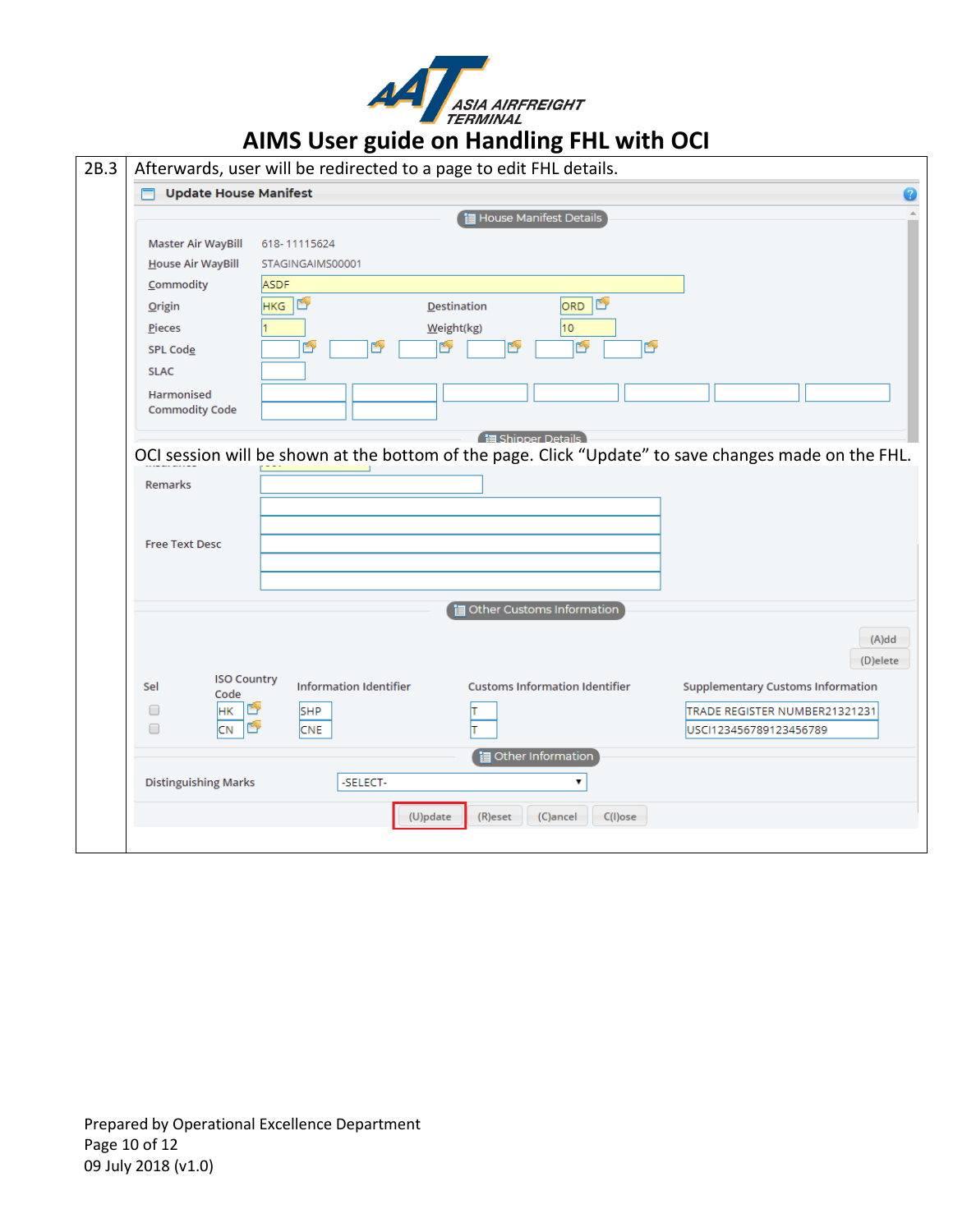

| 2C   | <b>Delete House Manifest</b>                                                                                        |
|------|---------------------------------------------------------------------------------------------------------------------|
| 2C.1 | Select "House Manf. → Delete House Manifest" in AIMS                                                                |
|      | мŢ                                                                                                                  |
|      | Schd Collection $\star$ $\bullet$ $\bullet$ Admin $\star$ AAS $\star$ eAWB $\star$<br>$ITFS - House Manf. - mRNA F$ |
|      | Truck Info · Misc · mULD · Airlines Hub · Application<br>Create House Manifest                                      |
|      | <b>Q</b> Enquire House Manifest                                                                                     |
|      | <b>Update House Manifest</b><br>Welcome to                                                                          |
|      | <b>CARGO MANAGEMENT SYSTEM</b><br>Delete House Manifest                                                             |
|      | <b>Transmit House Manifest</b>                                                                                      |
|      | <b>SAFEXPORT</b><br><b>IMPORT</b><br>Address Book<br>٠                                                              |
|      | <b>Schd Collection</b><br>mULD Assignment<br>House Manf.<br>House mani.<br>, Enquiry                                |
|      |                                                                                                                     |
| 2C.2 | Fill in MAWB of FHL which you would like to delete, and then click "Query".                                         |
|      | <b>Delete House Manifest</b>                                                                                        |
|      | (Dummy AWB)<br><b>AWB No</b><br>(Q)uery<br>(R)eset<br>$C(1)$ ose                                                    |
|      | The screen will show all FHL under the MAWB. Click the hyperlink of the FHL no. to process to delete.               |
|      | <b>Delete House Manifest</b>                                                                                        |
|      | $AWB$ No $618$<br>11115624<br>$\Box$ (Dummy AWB)<br>No of HAWBs 1<br>(Q)uery<br>$C(1)$ ose                          |
|      | ia HAWB Detail                                                                                                      |
|      | SNo. HAWB No.<br>Cont<br>Pc/Wt<br>Org<br><b>Dest</b>                                                                |
|      | STAGINGAIMS00001<br><b>ASDF</b><br><b>HKG</b><br><b>ORD</b><br>1/10.0                                               |
|      |                                                                                                                     |